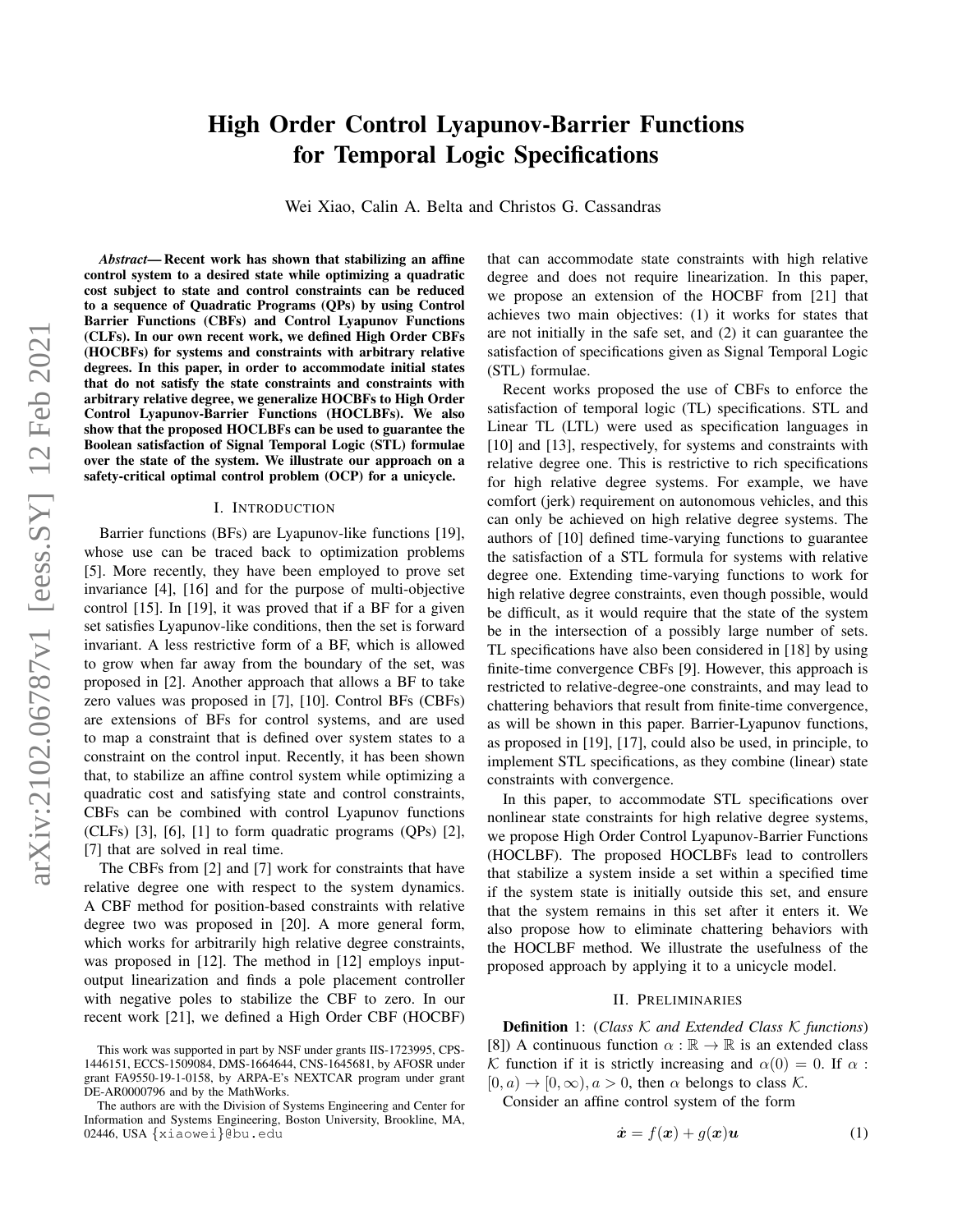where  $x \in \mathbb{R}^n$ ,  $f: \mathbb{R}^n \to \mathbb{R}^n$  and  $g: \mathbb{R}^n \to \mathbb{R}^{n \times q}$  are globally Lipschitz, and  $u \in U \subset \mathbb{R}^q$  (U denotes the control constraint set). Solutions  $x(t)$  of [\(1\)](#page-0-0), starting at  $x(0)$ ,  $t \ge 0$ , are forward complete for all  $u \in U$ .

Suppose the control bound  $U$  is defined as (the inequality is interpreted componentwise,  $u_{min}, u_{max} \in \mathbb{R}^q$ ):

<span id="page-1-5"></span>
$$
U := \{ \boldsymbol{u} \in \mathbb{R}^q : \boldsymbol{u}_{min} \leq \boldsymbol{u} \leq \boldsymbol{u}_{max} \}.
$$
 (2)

## <span id="page-1-8"></span>*A. High Order Control Barrier Functions*

**Definition** 2: A set  $C \subset \mathbb{R}^n$  is forward invariant for system [\(1\)](#page-0-0) if its solutions starting at any  $x(0) \in C$  satisfy  $x(t) \in C$  for  $\forall t \geq 0$ .

Definition 3: (*Relative degree*) The relative degree of a (sufficiently many times) differentiable function  $b : \mathbb{R}^n \to \mathbb{R}$ with respect to system [\(1\)](#page-0-0) is the number of times we need to differentiate it along its dynamics until  $u$  explicitly shows in the corresponding derivative for some  $x$ .

In this paper, since function  $b$  is used to define a constraint  $b(x) \geq 0$ , we will also refer to the relative degree of b as the relative degree of the constraint.

For a constraint  $b(x) \geq 0$  with relative degree m, b:  $\mathbb{R}^n \to \mathbb{R}$ , and  $\psi_0(x) := b(x)$ , we define a sequence of functions  $\psi_i : \mathbb{R}^n \to \mathbb{R}, i \in \{1, \dots, m\}$ :

<span id="page-1-0"></span>
$$
\psi_i(\mathbf{x}) := \dot{\psi}_{i-1}(\mathbf{x}) + \alpha_i(\psi_{i-1}(\mathbf{x})), \quad i \in \{1, ..., m\},
$$
 (3)

where  $\alpha_i(\cdot), i \in \{1, \ldots, m\}$  denotes a  $(m - i)^{th}$  order differentiable class  $K$  function.

We further define a sequence of sets  $C_i, i \in \{1, \ldots, m\}$ associated with [\(3\)](#page-1-0) in the form:

<span id="page-1-1"></span>
$$
C_i := \{ \mathbf{x} \in \mathbb{R}^n : \psi_{i-1}(\mathbf{x}) \ge 0 \}, \quad i \in \{1, \dots, m\}. \tag{4}
$$

<span id="page-1-3"></span>Definition 4: (*High Order Control Barrier Function (HOCBF)* [21]) Let  $C_1, \ldots, C_m$  be defined by [\(4\)](#page-1-1) and  $\psi_1(\mathbf{x}), \ldots, \psi_m(\mathbf{x})$  be defined by [\(3\)](#page-1-0). A function  $b : \mathbb{R}^n \to \mathbb{R}$ is a high order control barrier function (HOCBF) of relative degree m for system [\(1\)](#page-0-0) if there exist  $(m - i)^{th}$  order differentiable class K functions  $\alpha_i, i \in \{1, \ldots, m-1\}$  and a class  $K$  function  $\alpha_m$  such that

<span id="page-1-2"></span>
$$
\sup_{\boldsymbol{u}\in U}[L_f^mb(\boldsymbol{x})+L_gL_f^{m-1}b(\boldsymbol{x})\boldsymbol{u}+S(b(\boldsymbol{x}))+\alpha_m(\psi_{m-1}(\boldsymbol{x}))]\geq 0,
$$
\n(5)

for all  $x \in C_1 \cap \ldots \cap C_m$ .

In [\(5\)](#page-1-2),  $L_f^m$  ( $L_g$ ) denotes Lie derivatives along  $f$  (g)  $m$ (one) times,  $S(\cdot)$  denotes the remaining Lie derivatives along f with degree  $\lt m$  (omitted for simplicity, see [21]). Assume the number of x such that  $L_g L_f^{m-1} b(x) = 0$  is finite.

<span id="page-1-6"></span>**Theorem** 1: ([21]) Given a HOCBF  $b(x)$  from Def. [4](#page-1-3) with the associated sets  $C_1, \ldots, C_m$  defined by [\(4\)](#page-1-1), if  $x(0) \in$  $C_1 \cap \ldots \cap C_m$ , then any Lipschitz continuous controller  $u(t)$  that satisfies [\(5\)](#page-1-2),  $\forall t \geq 0$ , renders  $C_1 \cap \ldots \cap C_m$ forward invariant for system [\(1\)](#page-0-0).

The HOCBF is a general form of the relative degree one CBF [2], [7], [10] (setting  $m = 1$  reduces the HOCBF to the common CBF form in [2], [7], [10]). In order to accomodate initial conditions  $x(0)$  that are not in  $C_1$ , the extended class  $K$  functions are used in the definition of a relative degree one CBF [25], [2]. In this way, a system will be assymptotically stabilized to a safe set that is defined by a safety constraint if the system is initially outside this set, but this may not work for high relative degree constraints, as will be shown in the next section. The HOCBF is also a general form of the exponential CBF [12].

For system [\(1\)](#page-0-0), consider the following cost:

<span id="page-1-4"></span>
$$
J(\boldsymbol{u}(t)) = \int_0^T \mathcal{C}(||\boldsymbol{u}(t)||)dt
$$
 (6)

where  $|| \cdot ||$  denotes the 2-norm of a vector, and  $C(\cdot)$  is a strictly increasing function.

<span id="page-1-7"></span>*Problem 1 (Optimal Control Problem (OCP)):* Given system [\(1\)](#page-0-0) with initial condition  $x(0)$ , find a control law that minimizes cost [\(6\)](#page-1-4), while satisfying the control bounds [\(2\)](#page-1-5) and a constraint  $b(x) \geq 0$ , for all  $t \in [0, T]$ .

Under the assumption that the cost [\(6\)](#page-1-4) is quadratic, the above OCP can be (conservatively) reduced to a sequence of quadratic programs (QP), by discretizing the time, keeping the state constant at its value at the beginning of each interval, and solving for a constant optimal control in each interval (note that constraint [\(5\)](#page-1-2) is linear in control when the state is constant). Most existing approaches use a simpler form of [\(5\)](#page-1-2), which corresponds to a constraint of relative degree 1 [2], [10], [12]. HOCBFs are used for arbitrary relative degree constraints in [21]. To guarantee the QP feasibility, we can use the analytical approach [24], learning methods [22] or adaptive CBF methods [23].

#### *B. Signal Temporal Logic (STL)*

In this paper, we use the negation-free signal temporal logic (STL) [11] to specify regions of interest to be reached by the states of system [\(1\)](#page-0-0). Its syntax is given by

$$
\varphi := \mu |\varphi_1 \wedge \varphi_2| \varphi_1 \vee \varphi_2 | \varphi_1 \Rightarrow \varphi_2 | \mathcal{G}_I \varphi| \mathcal{F}_I \varphi | \varphi_1 \mathcal{U}_I \varphi_2 \tag{7}
$$

where  $\mu := (b(x) \geq 0)$  is a predicate on the state vector x of [\(1\)](#page-0-0) and  $b : \mathbb{R}^n \to \mathbb{R}$  is a differentiable function of relative degree m with respect to system [\(1\)](#page-0-0).  $\wedge$ ,  $\vee$  are Boolean operators for conjunction and disjunction, respectively;  $\Rightarrow$ is the Boolean implication, and  $U_I$ ,  $\mathcal{F}_I$ ,  $\mathcal{G}_I$  are the timed "until", "eventually", and "always" operators, respectively, and  $I = [t_a, t_b]$  is a time interval,  $t_b \geq t_a \geq 0$ . Note that the absence of negation does not restrict the expressivity of STL [14]. Let  $(x, t)$  denote the trajectory x of [\(1\)](#page-0-0) starting at time  $t$ . The (Boolean) semantics of STL are inductively defined as

$$
(\boldsymbol{x},t) \models \mu \Leftrightarrow b(\boldsymbol{x}(t)) \ge 0
$$
  
\n
$$
(\boldsymbol{x},t) \models \varphi_1 \land \varphi_2 \Leftrightarrow (\boldsymbol{x},t) \models \varphi_1 \land (\boldsymbol{x},t) \models \varphi_2
$$
  
\n
$$
(\boldsymbol{x},t) \models \varphi_1 \lor \varphi_2 \Leftrightarrow (\boldsymbol{x},t) \models \varphi_1 \lor (\boldsymbol{x},t) \models \varphi_2
$$
  
\n
$$
(\boldsymbol{x},t) \models \varphi_1 \mathcal{U}_1 \varphi_2 \Leftrightarrow \exists t' \in t + I \text{ s.t. } (\boldsymbol{x},t') \models \varphi_2
$$
  
\n
$$
\land \forall t'' \in [t_a, t'], (\boldsymbol{x},t'') \models \varphi_1
$$
  
\n
$$
(\boldsymbol{x},t) \models \mathcal{F}_1 \varphi \Leftrightarrow \exists t' \in t + I \text{ s.t. } (\boldsymbol{x},t') \models \varphi
$$
  
\n
$$
(\boldsymbol{x},t) \models \mathcal{G}_1 \varphi \Leftrightarrow \forall t' \in t + I, (\boldsymbol{x},t') \models \varphi
$$
  
\n
$$
(\boldsymbol{x},t) \models (\varphi_1 \Rightarrow \varphi_2) \Leftrightarrow (\boldsymbol{x},t) \models \varphi_1 \text{ implies } (\boldsymbol{x},t) \models \varphi_2
$$

where  $\models$  denotes the satisfaction relation, and  $t + I$  denotes  $[t + t_a, t + t_b]$ . We say that a trajectory x satisfies a formula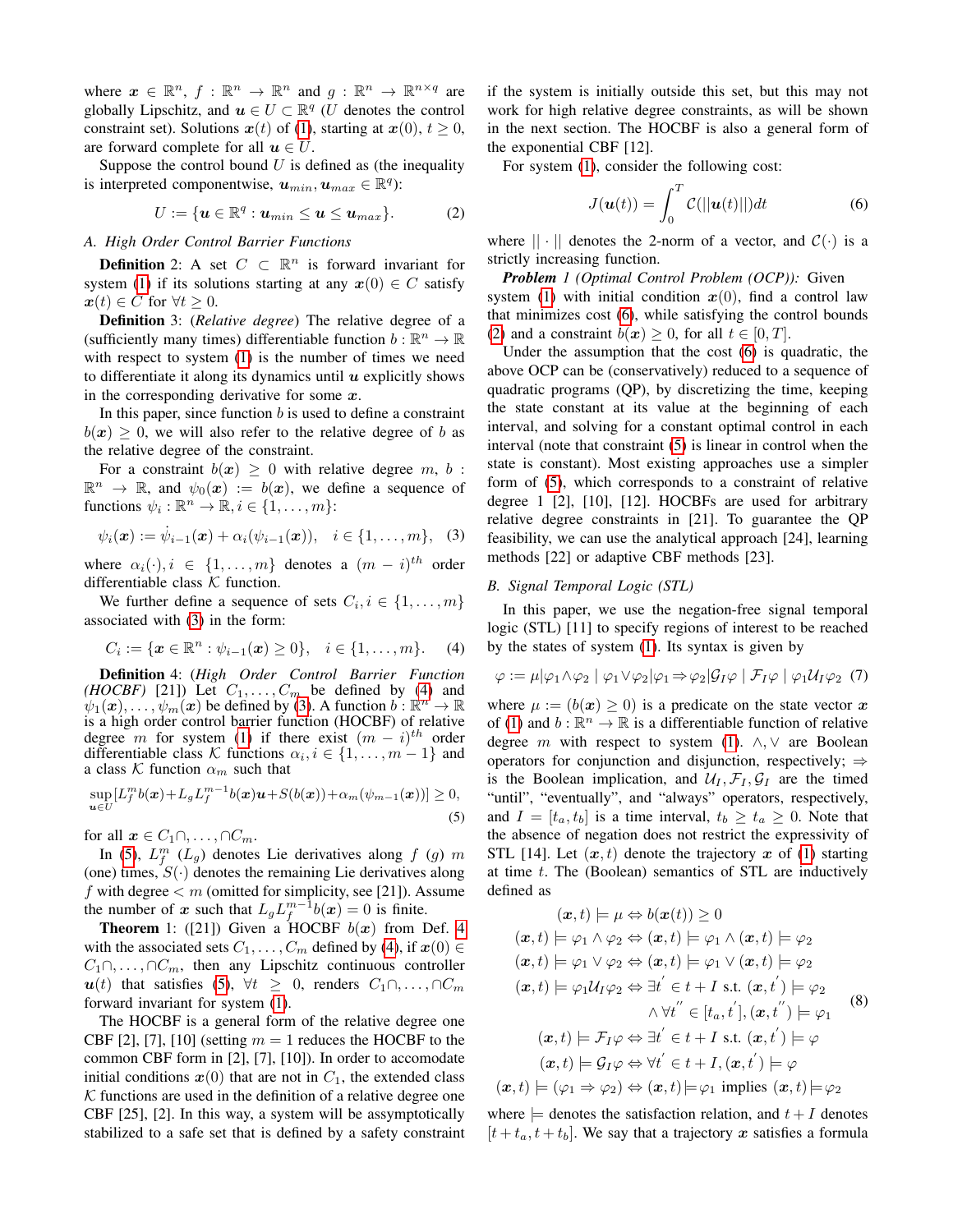$\varphi$  if it is satisfied at time 0, i.e.,  $(\boldsymbol{x}, 0) \models \varphi$ . For simplicity, we will write  $x \models \varphi$  to denote that x satisfies  $\varphi$ .

Example: Consider a unicycle model:

<span id="page-2-2"></span>
$$
\begin{bmatrix} \dot{x} \\ \dot{y} \\ \dot{\theta} \end{bmatrix} = \begin{bmatrix} v\cos(\theta) \\ v\sin(\theta) \\ 0 \end{bmatrix} + \begin{bmatrix} 0 \\ 0 \\ 1 \end{bmatrix} u \tag{9}
$$

where  $(x, y)$  denote the coordinates of the robot,  $v > 0$ denotes its linear speed,  $\theta$  is its heading angle, and u denotes its control (angular speed).

Formula  $\varphi_1 := \mathcal{G}_{[5,6]}(x^2(t) + y^2(t) \leq R^2)$ ,  $R > 0$ , requires the robot to satisfy the constraint  $x^2(t)+y^2(t) \leq R^2$ for all times in [5s, 6s]. Formula  $\varphi_2 := \mathcal{F}_{[5,6]}(x^2(t)+y^2(t)) \leq$  $R^2$ ),  $R > 0$ , requires the robot to satisfy the constraint  $x^2(t) + y^2(t) \le R^2$  for at least a time instant in [5s, 6s].

## III. PROBLEM FORMULATION AND APPROACH

<span id="page-2-6"></span>In this paper, we consider the following problem:

<span id="page-2-0"></span>*Problem 2 (OCP with STL constraints):* Given system [\(1\)](#page-0-0) with initial state  $x(0)$ , and given a STL formula  $\varphi$  over its state  $x$ , find a control law that minimizes cost  $(6)$ , while satisfying the control bounds [\(2\)](#page-1-5) and formula  $\varphi$ .

Assume the STL formula  $\varphi$  can be satisfied for some controllers. In the case that it cannot be satisfied, we explore to maximally satisfy it, i.e., to maximize the STL robustness. This will be further studied in future work.

Our approach to Problem [2](#page-2-0) is based on two types of HOCLBF (class 1 and class 2, shown in the next section) and it can be summarized as follows. First, by exploiting the negation-free structure of formula  $\varphi$ , we break it down (assume it is tractable) into a set of atomic formulae of the type  $\mathcal{G}_{[t_a,t_b]}(b(\boldsymbol{x}(t)) \geq 0)$  and  $\mathcal{F}_{[t_a,t_b]}(b(\boldsymbol{x}(t)) \geq 0)$ . Starting from time  $t = 0$ , we use a receding horizon  $H > 0$ to determine the atomic formulae that we will consider at time  $t$ , i.e., we only consider the atomic formulae such that  $[t, t + H] \cap [t_a, t_b] \neq \emptyset$  (the choice of H is discussed at the end of Sec. [IV\)](#page-2-1). For each predicate involved in these formulae, we define a HOCLBF (we discuss later how to address possible conflicts among these predicates). If the current state satisfies a predicate  $b(x(t)) \geq 0$  (the predicate most likely corresponds to a safety requirement), then we use a class 2 HOCLBF, which is a HOCBF as defined in our previous work [21], to derive a controller that makes sure the predicate stays true for all future times. If the current state does not satisfy the predicate (usually related to a state convergence requirement), we use a class 1 HOCLBF that makes sure the system satisfies the predicate before  $t_b$ for atomic formulae with  $\mathcal{F}_{[t_a,t_b]}$ , and before  $t_a$  for atomic formulae with  $\mathcal{G}_{[t_a,t_b]}$ . Once the predicate is satisfied, we switch to a class 2 HOCLBF. We show how the satisfaction of general STL formulae can be enforced with such class 1 and class 2 HOCLBFs.

# <span id="page-2-1"></span>IV. HIGH ORDER CONTROL LYAPUNOV-BARRIER **FUNCTIONS**

In this section, we define high order control Lyapunovbarrier functions (HOCLBFs) for system [\(1\)](#page-0-0), and classify them into two classes to accommodate systems with arbitrary initial states.

Example revisited: Consider the robot from the previous example and formula  $\varphi_1$ , which requires the satisfaction of constraint  $x^2(t) + y^2(t) \leq R^2$  for all times in [5s, 6s]. This constraint has relative degree 2 for system [\(9\)](#page-2-2). If this constraint is satisfied at time 0, then we can define a HOCBF  $b(\boldsymbol{x}) := R^2 - x^2(t) - y^2(t)$  such that  $\varphi_1$  is guaranteed to be satisfied if a controller  $u$  satisfies the corresponding HOCBF constraint [\(5\)](#page-1-2). Otherwise, we cannot define a HOCBF for it since  $b(x(0)) < 0$  and the class K function  $\alpha_1(\cdot)$  in [\(3\)](#page-1-0) only allows for a non-negative argument. Thus, it is impossible to construct the corresponding sets  $C_1, C_2$ .

If  $b(x(0)) < 0$  and  $\dot{b}(x(0)) > 0$ , we can then redefine  $\psi_i(\mathbf{x})$  ( $i \in \{1,2\}$ ) in this case) in [\(3\)](#page-1-0) as:

<span id="page-2-3"></span>
$$
\psi_1(\mathbf{x}) := \dot{\psi}_0(\mathbf{x}) + p_1 \beta_1(\psi_0(\mathbf{x})), \n\psi_2(\mathbf{x}) := \dot{\psi}_1(\mathbf{x}) + \alpha_2(\psi_1(\mathbf{x})),
$$
\n(10)

where  $\psi_0(x) = b(x), p_1 > 0$ .  $\beta_1(\cdot)$  and  $\alpha_2(\cdot)$  are extended class  $\mathcal{K}$  (e.g.,  $\beta_1(\psi_0(\boldsymbol{x})) = \psi_0^3(\boldsymbol{x})$ ) and class  $\mathcal{K}$ (e.g.,  $\alpha_2(\psi_1(\boldsymbol{x})) = \psi_1^2(\boldsymbol{x})$ ) functions, respectively. Since  $b(x(0)) > 0$  and  $b(x(0)) < 0$ , we can always choose a small enough  $p_1$  such that  $\psi_1(\mathbf{x}(0)) \geq 0$  in [\(10\)](#page-2-3). The HOCBF constraint [\(5\)](#page-1-2) is the Lie derivative form of  $\psi_2(x) \geq 0$  in this case. It follows from Thm. [1](#page-1-6) that  $\psi_1(\mathbf{x}(t)) \geq 0, \forall t \geq 0$ if a controller satisfies the corresponding HOCBF constraint [\(5\)](#page-1-2). Because  $\beta_1(\cdot)$  is an extended class K function in [\(10\)](#page-2-3), the robot will be asymptotically stabilized to the set  $C_1 :=$  ${x : b(x) \geq 0}$ , but it will never reach the set boundary in finite time, i.e., the STL specification  $\varphi_1$  cannot be satisfied. If both  $b(x(0)) < 0$  and  $\psi_1(x(0)) < 0$ , the HOCBF fails to work since  $\psi_1(x) > 0$  is not guaranteed to be satisfied in finite time. Since  $\psi_1(x) \geq 0$  is equivalent to  $\dot{\psi}_0(x) + \alpha_1(\psi_0(x)) \ge 0$  by [\(3\)](#page-1-0), we have that the original constraint  $b(x) \geq 0$  is also not guaranteed to be satisfied. We explore how to solve this problem in the next section.

#### *A. High Order Control Lyapunov-Barrier Function*

We introduce HOCLBFs that stabilize a system to a set<sup>[1](#page-2-4)</sup> defined by  $b(x) > 0$  whose relative degree is m w. r. t. system [\(1\)](#page-0-0). Similar to [\(3\)](#page-1-0), we define a sequence of functions:

<span id="page-2-5"></span>
$$
\psi_i(\boldsymbol{x}) := \dot{\psi}_{i-1}(\boldsymbol{x}) + p_i \beta_i(\psi_{i-1}(\boldsymbol{x})), \ \ i \in \{1, \ldots, m\}, \ (11)
$$

where  $\psi_0(\mathbf{x}) := b(\mathbf{x})$  and  $p_i \geq 0$ .  $\beta_i(\cdot), i \in \{1, \dots, m\}$  are extended class  $K$  functions.

We also define a sequence of sets as in [\(4\)](#page-1-1). Note that  $x(0) \in C_1$  means that system [\(1\)](#page-0-0) is initially in the set defined by the constraint  $b(x) \geq 0$ . If  $b(x(0)) > 0$ , we can always construct a non-empty set  $C_1 \cap \ldots \cap C_m$  at time 0 by choosing proper class  $K$  functions in the definition of a HOCBF. Otherwise, there are only some extreme cases (such as  $b(x(0)) = 0$  and  $b(x(0)) > 0$  in which we can construct a non-empty set  $C_1 \cap \ldots \cap C_m$ , as discussed in [21]. If we

<span id="page-2-4"></span><sup>1</sup>For simplicity, throughout the paper, we say that a system is *stabilized to a set* if, when initialized outside the set, it reaches the set in finite time and then it stays inside the set for all future times.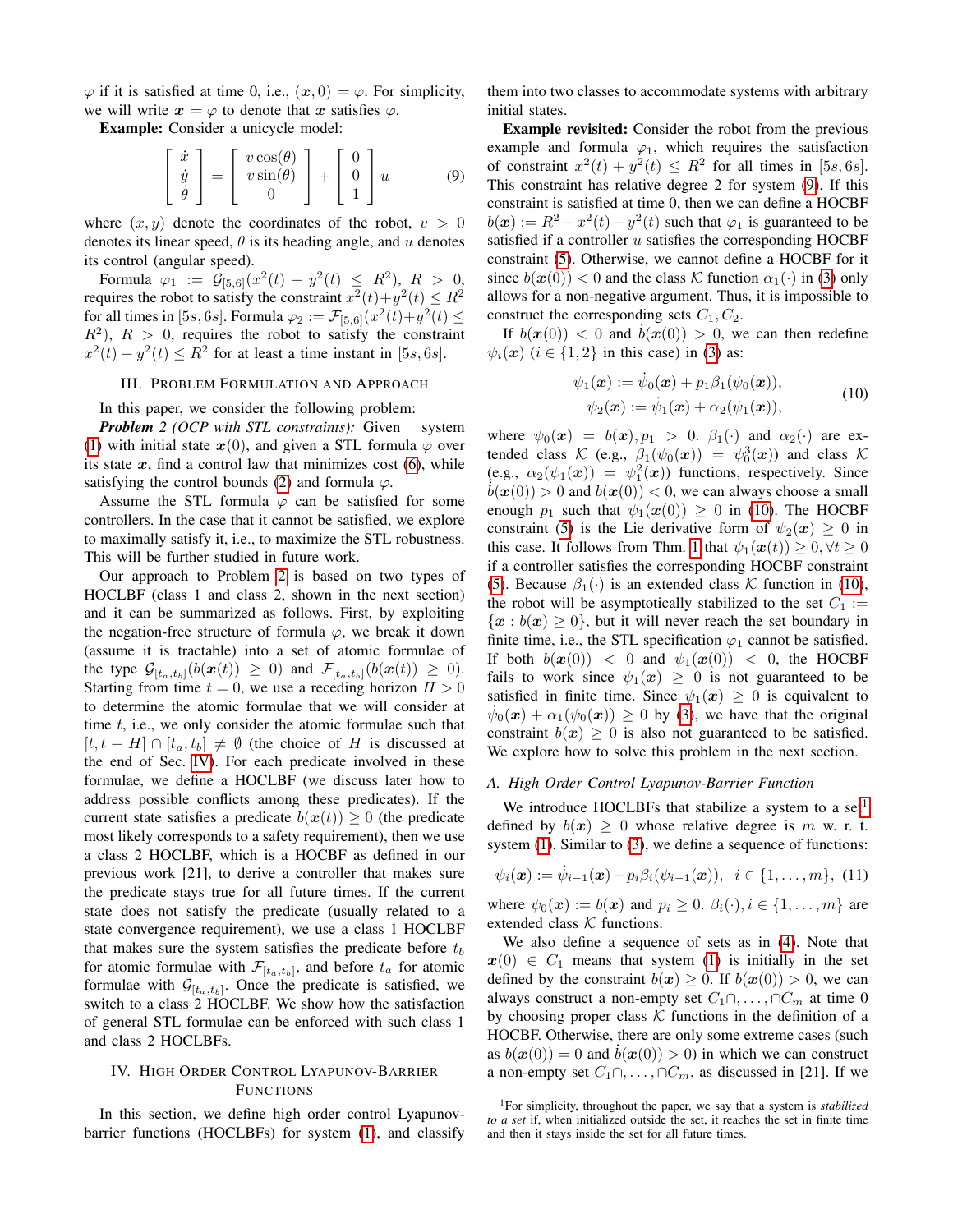cannot construct such a non-empty set at time 0, we construct  $C_1$  as in [\(4\)](#page-1-1), and construct sets  $C_i, i \in \{2, \ldots, m\}$  by [\(11\)](#page-2-5) and [\(4\)](#page-1-1) such that  $x(0) \notin C_1 \cap \ldots \cap C_m$ . Then we define a HOCLBF as follows:

<span id="page-3-1"></span>Definition 5: (*High Order Control Lyapunov-barrier Function (HOCLBF)*) Let  $C_1, \ldots, C_m$  be defined by [\(4\)](#page-1-1) and  $\psi_1(\mathbf{x}), \ldots, \psi_m(\mathbf{x})$  be defined by [\(11\)](#page-2-5). A function b:  $\mathbb{R}^n \to \mathbb{R}$  is a HOCLBF of relative degree m for system [\(1\)](#page-0-0) if there exist  $(m - i)^{th}$  order differentiable extended class K functions  $\beta_i, i \in \{1, \ldots, m-1\}$  and an extended class K function  $\beta_m$  such that

<span id="page-3-0"></span>
$$
\sup_{\boldsymbol{u}\in U}[L_f^m b(\boldsymbol{x})+L_g L_f^{m-1} b(\boldsymbol{x})\boldsymbol{u}+R(b(\boldsymbol{x}))+p_m\beta_m(\psi_{m-1}(\boldsymbol{x}))]\geq 0,
$$
\n(12)

for all  $x \in \mathbb{R}^n$ . In [\(12\)](#page-3-0),  $R(\cdot)$  denotes the remaining Lie derivatives along  $f$  with degree  $\lt m$  (omitted for simplicity).

We make the following assumption, which is not true in some cases (such as asymptotically growing functions). However, we will relax it in the next subsection.

<span id="page-3-2"></span>**Assumption** 1: If  $\psi_{i-1}(\boldsymbol{x}(t)), i \in \{1, \ldots, m\}$  is negative at time 0 and there exists a controller  $u(t) \in U$  that makes it strictly increasing  $\forall t \geq 0$ , then, assume under this controller,  $\psi_{i-1}(\mathbf{x}(t))$  will become non-negative in finite time.

<span id="page-3-3"></span>**Theorem** 2: Given a HOCLBF  $b(x)$  from Def. [5](#page-3-1) with the associated sets  $C_1, \ldots, C_m$  defined by [\(4\)](#page-1-1), if  $x(0) \in$  $C_1 \cap \ldots \cap C_m$ , then any Lipschitz continuous controller  $u(t)$  that satisfies [\(12\)](#page-3-0),  $\forall t \geq 0$  renders  $C_1 \cap \ldots \cap C_m$ forward invariant for system [\(1\)](#page-0-0). Otherwise, any Lipschitz continuous controller  $u(t)$  that satisfies [\(12\)](#page-3-0),  $\forall t \geq 0$  stabi-lizes system [\(1\)](#page-0-0) to the set  $C_1 \cap \ldots \cap C_m$ .

*Proof:* : If  $x \in C_1 \cap \ldots \cap C_m$  for a HOCLBF  $b(x)$ , then  $b(x)$  is also a HOCBF according to Def. [4.](#page-1-3) It follows from Thm. [1](#page-1-6) that the set  $C_1 \cap \ldots \cap C_m$  is forward invariant for system [\(1\)](#page-0-0). Otherwise, we can define a CLF  $V =$  $-\psi_{i-1}(\bm{x}(t))$  if  $\psi_{i-1}(\bm{x}(t)) < 0, i \in \{1, ..., m\}$  at time t. By the CLF property from [1], if there exists a controller  $u(t) \in U$  that satisfies  $\psi_i(x(t)) \geq 0, \forall t$ , then system [\(1\)](#page-0-0) will be stabilized to the set  $C_i$  in [\(4\)](#page-1-1). By Asumption [1,](#page-3-2)  $\psi_{i-1}(\mathbf{x}(t))$  will become non-negative in finite time. This process is done recursively, and any Lipschitz continuous  $u(t)$  that satisfies [\(12\)](#page-3-0),  $\forall t \geq 0$  stabilizes system [\(1\)](#page-0-0) to the set  $C_1 \cap \ldots \cap C_m$ .  $\blacksquare$ 

## *B. Two Classes of HOCLBFs*

In this subsection, we classify HOCLBFs into two classes: one that can achieve finite-time convergence (to a set defined by an arbitrary-relative-degree constraint) if a system is initially outside the set, which can help us relax Assumption [1](#page-3-2) in Thm. [2,](#page-3-3) and another one that enforces set forward invariance if a system is initially inside the set.

Since power functions are often used for class  $K$  functions, we consider extended class  $K$  functions as power functions. If  $q_i = k$  or  $q_i = \frac{1}{k}$ , where  $k \ge 1$  is an odd number, we rewrite [\(11\)](#page-2-5) in the form:

<span id="page-3-4"></span>
$$
\psi_i(\boldsymbol{x}) = \dot{\psi}_{i-1}(\boldsymbol{x}) + p_i \psi_{i-1}^{q_i}(\boldsymbol{x}), \qquad (13)
$$

where  $p_i > 0, i \in \{1, \ldots, m\}$ . Otherwise, we have

<span id="page-3-5"></span>
$$
\psi_i(\bm{x}) = \dot{\psi}_{i-1}(\bm{x}) + p_i sign(\psi_{i-1}(\bm{x})) |\psi_{i-1}(\bm{x})|^{q_i}.
$$
 (14)

The sign and absolute value functions are used in the last equation to prevent  $\psi_i(x)$  from being an imaginary number when  $\psi_{i-1}(\boldsymbol{x}) < 0$ .

We only consider [\(13\)](#page-3-4) in the section. The analysis for [\(14\)](#page-3-5) is similar, and thus is omitted. If  $q_i \geq 1$ , the next lemma shows the asymptotic convergence property of  $\psi_{i-1}(x)$  in a HOCLBF (we assume 0 is the initial time WLOG):

<span id="page-3-13"></span>**Lemma** 1: Given a HOCLBF  $b(x)$ , if a controller  $u(t) \in$ U for  $(1)$  satisfies

<span id="page-3-10"></span>
$$
\dot{\psi}_{i-1}(\bm{x}(t)) + p_i \psi_{i-1}^{q_i}(\bm{x}(t)) \ge 0, \forall t \ge 0,
$$
 (15)

with  $p_i > 0, q_i \ge 1, i \in \{1, ..., m\}$  and  $\psi_{i-1}(\bm{x}(0)) =$  $\psi_{i-1}^0 \neq 0$ , then there exists a lower bound for  $\psi_{i-1}(\boldsymbol{x}(t)),$ and the lower bound asymptotically approaches 0 as  $t \to \infty$ . *Proof:* By solving

<span id="page-3-7"></span>
$$
\dot{\psi}_{i-1}(\boldsymbol{x}) + p_i \psi_{i-1}^{q_i}(\boldsymbol{x}) = 0, \qquad (16)
$$

with  $\psi_{i-1}(\bm{x}(0)) = \psi_{i-1}^0 \neq 0$  and  $q_i = 1$ , we get

<span id="page-3-6"></span>
$$
\psi_{i-1}(\boldsymbol{x}(t)) = \psi_{i-1}^0 e^{-p_i t}.
$$
 (17)

In [\(17\)](#page-3-6),  $\psi_{i-1}(\boldsymbol{x}(t))$  will asymptotically approach 0 as  $t \to$  $+\infty$  for all  $\psi_{i-1}^0 \neq 0$ . However,  $\psi_{i-1}(\boldsymbol{x}(t))$  is always negative if  $\psi_{i-1}^0 < 0$ , and is always positive if  $\psi_{i-1}^0 > 0$ .

If  $q_i > 1$ , the solution of [\(16\)](#page-3-7) is given by

<span id="page-3-8"></span>
$$
\psi_{i-1}^{1-q_i}(\boldsymbol{x}(t)) = (\psi_{i-1}^0)^{1-q_i} - p_i(1-q_i)t.
$$
 (18)

Note that in [\(18\)](#page-3-8),  $(\psi_{i-1}^0)^{1-q_i}$  is always positive since  $q_i > 1$ and  $q_i$  is an odd number. Thus, the right-hand side of [\(18\)](#page-3-8) is always positive. Depending on the sign of  $\psi_{i-1}^0$ , we have

<span id="page-3-9"></span>
$$
\psi_{i-1}(\boldsymbol{x}) := \begin{cases}\n-\frac{1}{((\psi_{i-1}^0)^{1-q_i} - p_i(1-q_i)t)^{\frac{1}{q_i-1}}}, & \text{if } \psi_{i-1}^0 < 0, \\
\frac{1}{((\psi_{i-1}^0)^{1-q_i} - p_i(1-q_i)t)^{\frac{1}{q_i-1}}}, & \text{if } \psi_{i-1}^0 > 0.\n\end{cases} \tag{19}
$$

In [\(19\)](#page-3-9),  $\psi_{i-1}(x)$  will asymptotically get close to 0 from the positive side (if  $\psi_{i-1}^0 > 0$ ) or from the negative side (if  $\psi_{i-1}^0 < 0$ ) as  $t \to \infty$ . Considering [\(15\)](#page-3-10) and using the comparison lemma in [8], if  $q_i = 1$ , we have

<span id="page-3-14"></span><span id="page-3-11"></span>
$$
\psi_{i-1}(\mathbf{x}) \ge \psi_{i-1}^0 e^{-p_i t}.\tag{20}
$$

Otherwise,

<span id="page-3-12"></span>
$$
\psi_{i-1}(\boldsymbol{x}) \ge \begin{cases}\n-\frac{1}{((\psi_{i-1}^0)^{1-q_i} - p_i(1-q_i)t)^{\frac{1}{q_i-1}}}, & \text{if } \psi_{i-1}^0 < 0, \\
\frac{1}{((\psi_{i-1}^0)^{1-q_i} - p_i(1-q_i)t)^{\frac{1}{q_i-1}}}, & \text{if } \psi_{i-1}^0 > 0.\n\end{cases}\n\tag{21}
$$

It follows from [\(20\)](#page-3-11) and [\(21\)](#page-3-12) that if  $q_i \ge 1$  and  $\psi_{i-1}^0 > 0$  $(\psi_{i-1}^0 < 0)$ , the lower bound of  $\psi_{i-1}(\boldsymbol{x})$  is always positive (negative) and asymptotically approaches 0 as  $t \to \infty$ . П

Note that the extended class K function  $p_i \psi_{i-1}^{q_i}(\boldsymbol{x})$  in [\(13\)](#page-3-4) is not Lipschitz continuous when  $\psi_{i-1}(\boldsymbol{x}) = 0$  if  $0 < q_i < 1$ . Then, we have the following lemma that demonstrates the finite-time convergence property of  $\psi_{i-1}(x)$  in a HOCLBF:

**Lemma** 2: Given a HOCLBF  $b(x)$ , if a controller  $u(t) \in$ U for [\(1\)](#page-0-0) satisfies [\(15\)](#page-3-10) with  $p_i > 0, q_i \in (0,1), i \in$  $\{1, \ldots, m\}$  and  $\psi_{i-1}(\boldsymbol{x}(0)) = \psi_{i-1}^0 \neq 0$ , then there exists a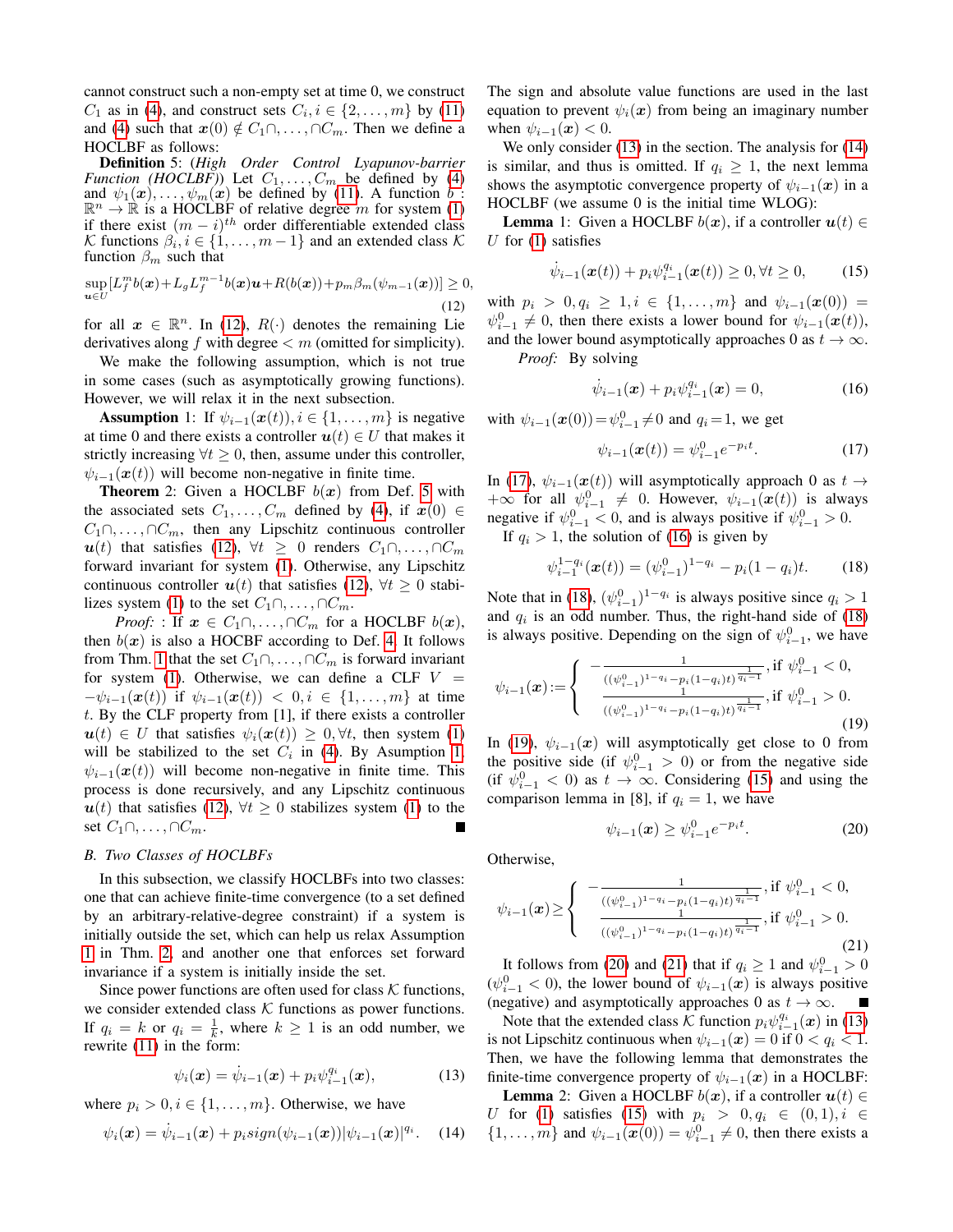lower bound for  $\psi_{i-1}(x)$ , and the time at which this lower bound becomes 0 is  $\frac{(\psi_{i-1}^0)^{1-q_i}}{n_i(1-q_i)}$  $\frac{\varphi_{i-1}}{p_i(1-q_i)}$ .

*Proof:* Following  $(18)$  and  $0 < q_i < 1$ , we have

<span id="page-4-0"></span>
$$
\psi_{i-1}(\boldsymbol{x}) := \begin{cases}\n-( (\psi_{i-1}^0)^{1-q_i} - p_i (1-q_i) t )^{\frac{1}{1-q_i}}, \text{if } \psi_{i-1}^0 < 0, \\
( (\psi_{i-1}^0)^{1-q_i} - p_i (1-q_i) t )^{\frac{1}{1-q_i}}, \text{if } \psi_{i-1}^0 > 0. \\
(22)\n\end{cases}
$$

In [\(22\)](#page-4-0), the function  $(\psi_{i-1}^0)^{1-q_i} - p_i(1-q_i)t$  will reach 0 i−1 at time  $t = \frac{(\psi_{i-1}^0)^{1-q_i}}{n(1-a_i)}$  $\frac{\psi_{i-1}}{p_i(1-q_i)}$  and becomes negative after this time instant. Therefore, the values of  $\psi_{i-1}(x)$  will be imaginary numbers after  $t = \frac{(\psi_{i-1}^0)^{1-q_i}}{n_i(1-q_i)}$  $\frac{\varphi_{i-1}}{p_i(1-q_i)}$ .

Using the comparison lemma in [8] and considering [\(15\)](#page-3-10), since  $0 < q_i < 1$ , we have

<span id="page-4-1"></span>
$$
\psi_{i-1}(\boldsymbol{x}) \ge \begin{cases}\n-( (\psi_{i-1}^0)^{1-q_i} - p_i (1-q_i)t)^{\frac{1}{1-q_i}}, \text{if } \psi_{i-1}^0 < 0, \\
((\psi_{i-1}^0)^{1-q_i} - p_i (1-q_i)t)^{\frac{1}{1-q_i}}, \text{if } \psi_{i-1}^0 > 0. \\
(23)\n\end{cases}
$$

Thus, the lower bound of  $\psi_{i-1}(x)$  will be zero at the time instant  $t = \frac{(\psi_{i-1}^0)^{1-q_i}}{n(1-a_i)}$  $\frac{\varphi_{i-1}}{p_i(1-q_i)}$ .

Motivated by the properties from Lems. [1](#page-3-13) and [2,](#page-3-14) we classify HOCLBFs into two classes:

- *Class 1*: if  $\exists i \in \{1, ..., m\}$ , s. t.  $0 < q_i < 1$  in [\(13\)](#page-3-4),
- *Class* 2:  $q_i \geq 1, \forall i \in \{1, ..., m\}$  in [\(13\)](#page-3-4).

Remark 1: (Relationship between CLFs and Class 2 **HOCLBFs**): We consider a set  $C := \{x : b(x) \ge 0\}$  where  $b(x)$  is a Class 2 HOCLBF with  $m = 1$ . The HOCLBF constraint [\(12\)](#page-3-0) in this case is given by  $\dot{b}(x) + p_1 b^{q_1}(x) \geq$  $0, q_1 > 1, p_1 > 0$ . Assuming  $b(x(0)) < 0$ , we shrink the set C to a point, i.e.,  $C := \{x : b(x) = 0\}$ . Let  $V(x) :=$  $-b(x) > 0$ . We can rewrite the last equation as:  $V(x)$  +  $p_1 V^{q_1}(\boldsymbol{x}) \leq 0$ , where the positive definite property of  $V(\boldsymbol{x})$ is guaranteed by the Class 2 HOCLBF as shown in [\(20\)](#page-3-11) and [\(21\)](#page-3-12) (note that  $q_1$  is an odd number). This equation is equivalent to the CLF constraint defined in [1]. Therefore, the *Class 2* HOCLBF is more general than a CLF, and it works for high-relative-degree systems.

Next, we continue to consider the *Class 1* HOCLBF to show its finite-time convergence property with the above lemmas. If  $\psi_i(\mathbf{x}(t_i)) \geq 0, \forall j \in \{i, ..., m\}$ , where  $i \in$  $\{1, \ldots, m\}, t_i \geq 0$ , then we can define  $\psi_i(x)$  as a HOCBF to guarantee that  $\psi_i(\mathbf{x}(t)) \geq 0, \forall j \in \{i, \dots, m\}, \forall t \geq t_i$  [21]. Thus, we assume that a *Class 1* HOCLBF always defines  $\psi_i(\mathbf{x})$  to be a HOCBF if  $\psi_i(\mathbf{x}(t_i)) \geq 0, \forall j \in \{i, ..., m\}$  as it better guarantees finite-time convergence.

Given a *Class 1* HOCLBF  $b(x)$  with  $b(x(0)) < 0$  and  $\psi_i(\bm{x}(0)) = \psi_i^0 \in \mathbb{R}, i \in \{1, ..., m-1\}$ , we define

<span id="page-4-3"></span>
$$
m_0 = \begin{cases} \min_{i \in \{1, \dots, m-1\} : \psi_i^0 > 0} i, & \text{if there exists } i \text{ s.t. } \psi_i^0 > 0\\ m, & \text{otherwise.} \end{cases} \tag{24}
$$

In summary, if  $i \leq m_0$ , we choose  $q_i \in (0,1)$  in [\(13\)](#page-3-4); otherwise, we choose  $q_i \geq 1$  for a *Class 1* HOCLBF.

<span id="page-4-2"></span>Let  $t_i \geq 0, i \in \{1, \ldots, m\}$  denote the starting time instant when  $\psi_j(\boldsymbol{x}(t_i)) \geq 0, \forall j \in \{i, ..., m\}$ . Each  $t_i$  depends on  $x(0)$  and  $u(t), t \geq 0$ . The following theorem provides the finite-time convergence property of a *Class 1* HOCLBF:

**Theorem** 3: Given a *Class 1* HOCLBF  $b(x)$  with  $b(x(0)) < 0$ , any controller  $u(t) \in U$  that satisfies [\(12\)](#page-3-0) makes [\(1\)](#page-0-0) converge to the set  $C_1 \cap \cdots \cap C_m$  within time

$$
t_{up} = \sum_{i=1}^{m_0} \frac{(\psi_{i-1}(\boldsymbol{x}(t_i)))^{1-q_i}}{p_i(1-q_i)}.
$$
 (25)

*Proof:* If  $m_0 = m$ , then we have  $p_i > 0, q_i \in$  $(0, 1), \forall i \in \{1, \ldots, m\}$ , and a controller that satisfies the HOCLBF constraint [\(12\)](#page-3-0) will drive  $\psi_{i-1}(\boldsymbol{x}) \geq 0$  from  $i = m$ to  $i = 1$  following from Lem. [2.](#page-3-14) Thus, we have that the time for  $b(x) = 0$  is bounded by  $\sum_{i=1}^{m} \frac{(\psi_{i-1}(x(t_i)))^{1-q_i}}{p_i(1-q_i)}$  $p_i(1-q_i)$ . Otherwise, since  $\psi_{m_0}^0 > 0$ , by choosing proper  $p_j > 0$  $0, q_j \geq 1, j \in \{m_0, \ldots, m\}$ , we can get a non-empty set  $C_{m_0+1}\cap\ldots\cap C_m$  [21]. Then  $\psi_{m_0}(\boldsymbol{x})\ \geq\ 0$  is guaranteed by Thm. [1.](#page-1-6) By Lem. [2,](#page-3-14) the upper bound time for each  $\psi_{i-1}(x) = 0, i \in \{1, ..., m_0\}$  in [\(13\)](#page-3-4) is given by  $(\psi_{i-1}(\bm{x}(t_i)))^{1-q_i}$  $\frac{p_i(x(i))}{p_i(1-q_i)}$ . In this case, we need to recursively drive  $\psi_{i-1}(\bm{x})$  to 0 within time  $\frac{(\psi_{i-1}(\bm{x}(t_i)))^{1-q_i}}{p_i(1-q_i)}$  from  $i = m_0$ to  $i = 1$ . Thus, the time for system [\(1\)](#page-0-0) to converge to  $C_1 \cap \cdots \cap C_m$  is upper bounded by  $\sum_{i=1}^{m_0} \frac{(\psi_{i-1}(\boldsymbol{x}(t_i)))^{1-q_i}}{p_i(1-q_i)}$  $\frac{\overline{1(\boldsymbol{x}(t_i)))}^{-n}}{p_i(1-q_i)}.$ 

Remark 2: (Chattering in *Class 1* HOCLBFs) By Lemma [2,](#page-3-14) we have that  $\psi_{i-1}(x)$  will go to zero within time  $t =$  $\frac{(\psi_{i-1}(\boldsymbol{x}(t_i)))^{1-q_i}}{p_i(1-q_i)}$  when  $\psi_{i-1}(\boldsymbol{x}(t_i))$  is negative. This could also be true when [\(15\)](#page-3-10) becomes active if  $\psi_{i-1}(\boldsymbol{x}(t_i))$  is positive, which is usually imposed by the state convergence requirement. After  $\psi_{i-1}(x)$  becomes zero, it will become positive (negative) if it is initially negative (positive) due to the continuity of the dynamics [\(1\)](#page-0-0). However,  $\psi_{i-1}(\mathbf{x})$ may go to zero again after it becomes positive (negative) following from [\(23\)](#page-4-1) as discussed earlier. Recursively, this may cause a *chattering* behavior.

We can relax Assumption [1](#page-3-2) by defining a *Class 1* HO-CLBF when  $x(0) \notin C_1 \cap \cdots \cap C_m$  since  $\psi_{i-1}(x(t))$  will always cross the boundary  $\psi_{i-1}(\mathbf{x}(t)) = 0$  in finite time when  $\psi_{i-1}(x) > 0$ , (a condition imposed by  $\psi_i(x(t)) \geq 0$ in Def. [5\)](#page-3-1). After  $\psi_{i-1}(x)$  becomes positive, we can re-define an extended power class K function with  $q_i \geq 1$  for  $\psi_i(x)$ in [\(13\)](#page-3-4) in order to eliminate the chattering behavior. This switch process is discussed in the following remark.

<span id="page-4-4"></span>Remark 3: (Switch from Class 1 to Class 2 HOCLBF) A *Class 1* HOCLBF is defined when  $b(x(0)) \leq 0$ , and the switch from a Class 1 to a Class 2 HOCLBF is performed as follows. Recall that  $\psi_0(\mathbf{x}) = b(\mathbf{x})$  in [\(11\)](#page-2-5). If  $\psi_{i-1}^0 \le 0, \forall i \in$  $\{2, \ldots, m\}$ , we choose  $p_i > 0, q_i \in (0, 1)$  from  $i = 1$  to  $i = m$ , and have the HOCLBF constraint [\(12\)](#page-3-0).  $\psi_{i-1}(x)$  will be non-negative from  $i = m$  to  $i = 1$  in finite time by Thm. [3.](#page-4-2) Otherwise, we also choose  $p_i > 0, q_i \in (0, 1)$  starting from  $i = 1$ . Suppose  $\psi_{i-1}^0 > 0$  at some  $i \in \{2, \ldots, m\}$ . Then we can always choose  $p_j > 0, q_j \geq 1, \forall j \in \{i, ..., m\}$  such that  $C_i \cap, \ldots, \cap C_m$  is non-empty [21]. It follows from Thm. [2](#page-3-3) that  $\psi_{i-1}(x) \geq 0$  is guaranteed if the HOCLBF constraint [\(12\)](#page-3-0) is satisfied. Thus,  $\psi_{i-2}(x)$  will be positive in finite time following from Lem. [2](#page-3-14) and the continuity of system [\(1\)](#page-0-0). Once  $\psi_{i-2}(x)$  becomes positive, we change  $q_{i-1} \in (0, 1)$  to  $q_{i-1} \geq 1$  and choose  $p_{i-1}$  such that  $C_{i-1} \cap \ldots \cap C_m$  is non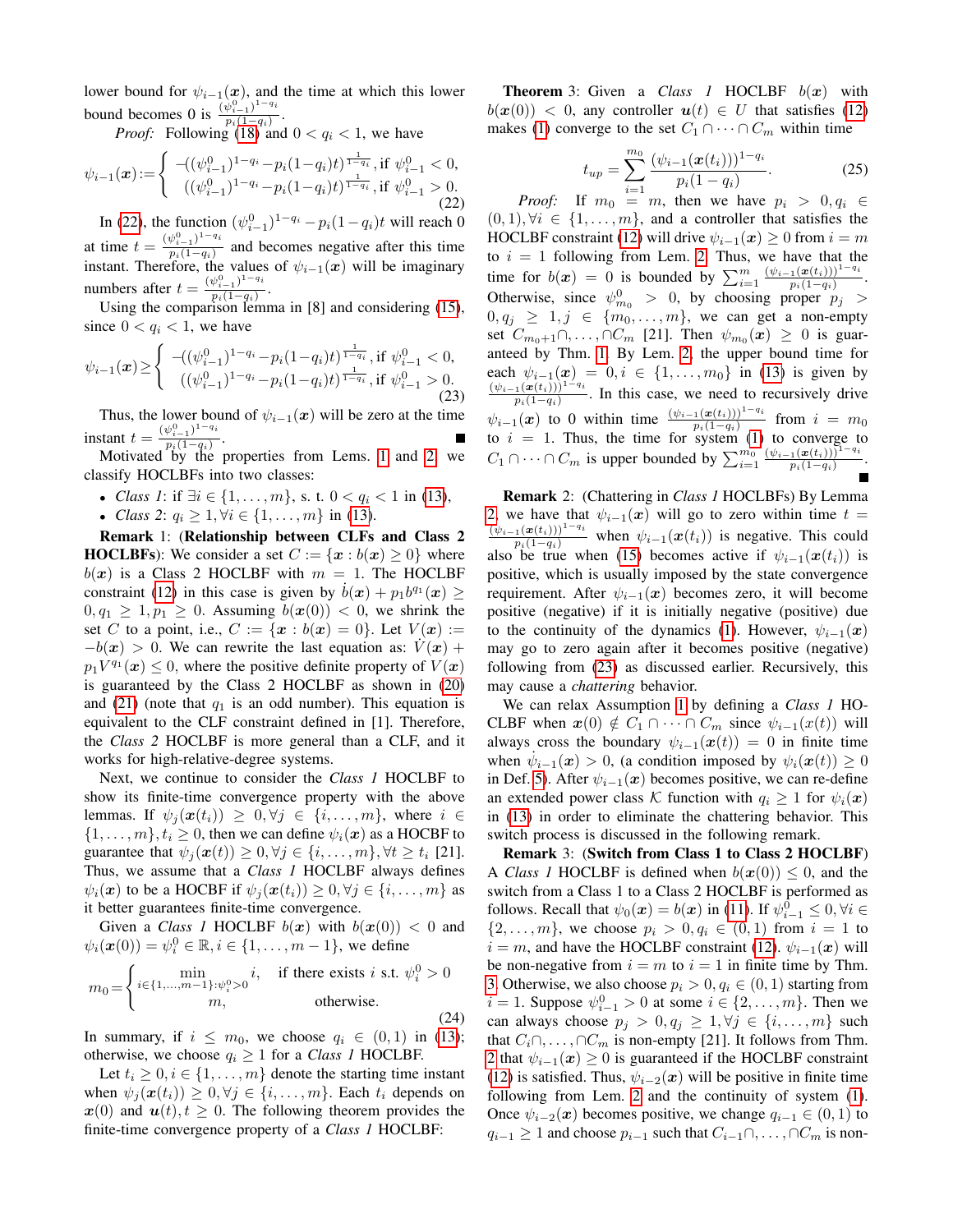empty. This is done recursively until  $b(x) > 0$ . Eventually, we have  $q_i \geq 1, \forall i \in \{1, \ldots, m\}$ . The *Class 1* HOCLBF switches to a *Class 2* HOCLBF.

In a nutshell, we would like to define a *Class 1* HOCLBF when  $b(x(0)) \leq 0$  as the state of system [\(1\)](#page-0-0) will converge to the set  $C_1 \cap \ldots \cap C_m$  without Assumption [1](#page-3-2) in finite time, and define a *Class 2* HOCLBF when  $b(x(0)) > 0$ in which case we can always define  $C_i, i \in \{1, \ldots, m\}$  such that  $x(0) \in C_1 \cap \ldots \cap C_m$ , as shown in [21]. Then the set  $C_1 \cap \ldots \cap C_m$  is forward invariant, as shown in Thm. [2.](#page-3-3) If we want  $\psi_{i-1}(x)$  to decrease to 0 slower, we can define a *Class 2* HOCLBF with large  $q_i$  value, as shown in [\(21\)](#page-3-12).

## <span id="page-5-5"></span>*C. HOCLBFs for STL Satisfaction*

In this section, we show how we can use HOCLBFs to guarantee the satisfaction of a STL formula. A STL formula can be decomposed into atomic formulae composed of  $\mathcal{G}, \mathcal{F}$ operators, and each atomic formula is mapped to a constraint over the state of [\(1\)](#page-0-0). Starting from time 0, we formulate a receding horizon  $H > 0$ , and only consider the atomic formulae that are in this horizon, i.e.,  $[t, t+H] \cap [t_a, t_b] \neq \emptyset$ . If the constraint is satisfied at the current state, we can define a *Class 2* HOCLBF to make sure the predicate always stays true. The implementation is the same as for HOCBF, and thus is omitted. If this constraint is violated at the current state, we can use *Class 1* HOCLBFs to guarantee it to be satisfied within specified time. Once this constraint is satisfied, we switch to a *Class 2* HOCLBF as shown next.

Always atomic formula  $\mathcal{G}: \mathbf{x} \models \varphi$ , where  $\varphi :=$  $\mathcal{G}_{[t_a,t_b]}(||\bm{x}(t)-\bm{K}|| \leq \xi), \ \bm{K} \ \in \ \mathbb{R}^n, 0 \ \leq \ t_a \ \leq \ t_b, \text{ and}$  $\xi > 0$ , requires the trajectory x of system [\(1\)](#page-0-0) to satisfy the quantified constraint:

<span id="page-5-0"></span>
$$
\forall t \in [t_a, t_b], \quad ||\mathbf{x}(t) - \mathbf{K}|| \le \xi. \tag{26}
$$

Let  $b(x) := \xi - ||x - K||$ , where  $b(x)$  has relative degree m for system [\(1\)](#page-0-0) and  $b(x(0)) < 0$ . If we define  $b(x)$  to be a *Class 1* HOCLBF and choose  $p_i > 0, q_i \in (0, 1), i \in$  $\{1, 2, \ldots, m_0\}$  to satisfy

<span id="page-5-1"></span>
$$
t_a \ge \sum_{i=1}^{m_0} \frac{(\psi_{i-1}(\boldsymbol{x}(t_i)))^{1-q_i}}{p_i(1-q_i)},
$$
\n(27)

then the constraint [\(26\)](#page-5-0) is guaranteed to be satisfied at  $t_a$  following from Thm. [3](#page-4-2) and is always satisfied after  $t_a$ when we define  $b(x)$  to be a *Class 2* HOCLBF when [\(26\)](#page-5-0) is satisfied to avoid chattering. We remove the HOCLBF  $b(x)$  after  $t<sub>b</sub>$ . Thus, this atomic formula is guaranteed to be satisfied. Since  $\psi_{i-1}(\boldsymbol{x}(t_i)), i \in \{2, \ldots, m\}$  depends on  $p_j, q_j, \forall j \in [1, \ldots, i]$ , choosing  $p_i, q_i$  to satisfy constraint [\(27\)](#page-5-1) is difficult. However, this can be easily solved if we define an Adaptive CBF (AdaCBF) [23] that makes  $p_i, q_i$ time-varying (adaptive). In this paper, we provide a simple approach to choose  $p_i, q_i$ , i.e., we redefine  $\psi_i(\boldsymbol{x})$  in [\(13\)](#page-3-4) as  $(p_i > 0)$ :

<span id="page-5-2"></span>
$$
\psi_i(\boldsymbol{x}) := \begin{cases} \n\dot{\psi}_{i-1}, & \text{if } i < m_0, \\
\dot{\psi}_{i-1}(\boldsymbol{x}) + p_i \psi_{i-1}^{q_i}, q_i \in (0, 1), & \text{if } i = m_0, \\
\dot{\psi}_{i-1}(\boldsymbol{x}) + p_i \psi_{i-1}^{q_i}, q_i \ge 1, & \text{otherwise.}\n\end{cases} \tag{28}
$$

Now,  $\psi_{m_0}(\boldsymbol{x})$  in [\(28\)](#page-5-2) excludes  $p_i, q_i, \forall i \in \{1, \dots, m_0 - \}$ 1}. We partition the time  $[0, t_a]$  into  $m_0$  intervals  $\{t_1, \ldots, t_{m_0}\}\$  such that  $\sum_{i=1}^m t_i = t_a$ . Each interval corresponds to the time necessary to drive  $\psi_{i-1}(\bm{x}), i \in$  $\{1, \ldots, m_0\}$  in [\(28\)](#page-5-2) from negative to positive. We update  $m_0 \leftarrow m_0 - 1$  whenever  $\psi_{m_0-1}(x) > 0$ , and then design each pair of  $p_{m_0}, q_{m_0}$  according to Lem. [2](#page-3-14) and the prepartitioned time interval mentioned above. Each pair of  $p_i, q_i$ is determined online, as summarized in Algo. [1.](#page-5-3)

<span id="page-5-3"></span>

| <b>Algorithm 1:</b> The satisfaction of a $G$ atomic formula            |
|-------------------------------------------------------------------------|
| <b>Input:</b> $\varphi$ , system (1) with initial state $x(0)$          |
| Output: $p, q$                                                          |
| Determine $m_0$ by (24);                                                |
| Partition [0, $t_a$ ] into $m_0$ intervals $\{t_1, \ldots, t_{m_0}\}$ ; |
| while $t \leq T$ do                                                     |
| Determine $p_{m_0}, q_{m_0}$ according to Lem. 2 and                    |
| each corresponding interval $t_{m_0}$ ;                                 |
| Determine $p_i, q_i, i \in \{m_0 + 1, , m\}$ by (28);                   |
| Formulate a CBF-based OCP as in Prob. 1;                                |
| while $t \leq T$ do                                                     |
| Solve the OCP in Prob. 1;                                               |
| <b>if</b> $\psi_{m_0-1}(x) > 0$ then                                    |
| $m_0 \leftarrow m_0 - 1$ and break;                                     |
| end                                                                     |
| end                                                                     |
| end                                                                     |

Example revisited. For the robot control problem in Sec. [II,](#page-0-1) consider formula  $\varphi_1$ , which corresponds to the constraint:

$$
\forall t \in [5s, 6s], \quad x^2(t) + y^2(t) \le R^2. \tag{29}
$$

Let  $b(x) = R^2 - x^2 - y^2$  be a *Class 1* HOCLBF. The initial condition of system [\(9\)](#page-2-2) is given by  $(0, -7.7, \frac{\pi}{4})$ ,  $R = 4m, v = 1.732m/s$ . We have  $b(x(0)) = -43.29$ and  $b(x(0)) > 0$ , and thus,  $m_0 = 1$ . If we choose  $p_1 =$  $5, q_1 = \frac{1}{3}, t_1 = 4s$ , then  $\psi_1(\boldsymbol{x}(0)) = 1.3042 > 0$ , and 3  $t_1 > \frac{(b(\mathbf{x}(0)))^{1-q_1}}{p_1(1-q_1)}$  $\frac{f(x(0))}{p_1(1-q_1)}$  is satisfied. Thus, by Thm. [3,](#page-4-2) the formula  $\varphi_1$  is guaranteed to be satisfied.

Eventually atomic formula  $\mathcal{F}: \mathbf{x} \models \varphi$ , where  $\varphi :=$  $\mathcal{F}_{[t_a,t_b]}(||\boldsymbol{x}(t)-\boldsymbol{K}|| \ \leq \ \xi), \ \boldsymbol{K} \ \in \ \mathbb{R}^n, 0 \ \leq \ t_a \ \leq \ t_b, \text{ and}$  $\xi > 0$ , requires the trajectory x of system [\(1\)](#page-0-0) to satisfy the quantified constraint:

<span id="page-5-4"></span>
$$
\exists t \in [t_a, t_b], \quad ||\boldsymbol{x}(t) - \boldsymbol{K}|| \le \xi. \tag{30}
$$

Let  $b(x) := \xi - ||x - K||$ , where  $b(x)$  has relative degree m for system [\(1\)](#page-0-0) and  $b(x(0)) < 0$ . If we define  $b(x)$  to be a *Class 1* HOCLBF and choose  $p_i > 0, q_i \in (0, 1), i \in$  $\{1, \ldots, m_0\}$  to satisfy

$$
t_b \geq \sum_{i=1}^{m_0} \frac{(\psi_{i-1}(\boldsymbol{x}(t_i)))^{1-q_i}}{p_i(1-q_i)},
$$
\n(31)

then constraint [\(30\)](#page-5-4) is guaranteed to be satisfied before  $t_b$ following from Thm. [3.](#page-4-2) If the predicate  $b(x(t)) \geq 0$  is satisfied before  $t_a$ , then we will switch to a *Class 2* HOCLBF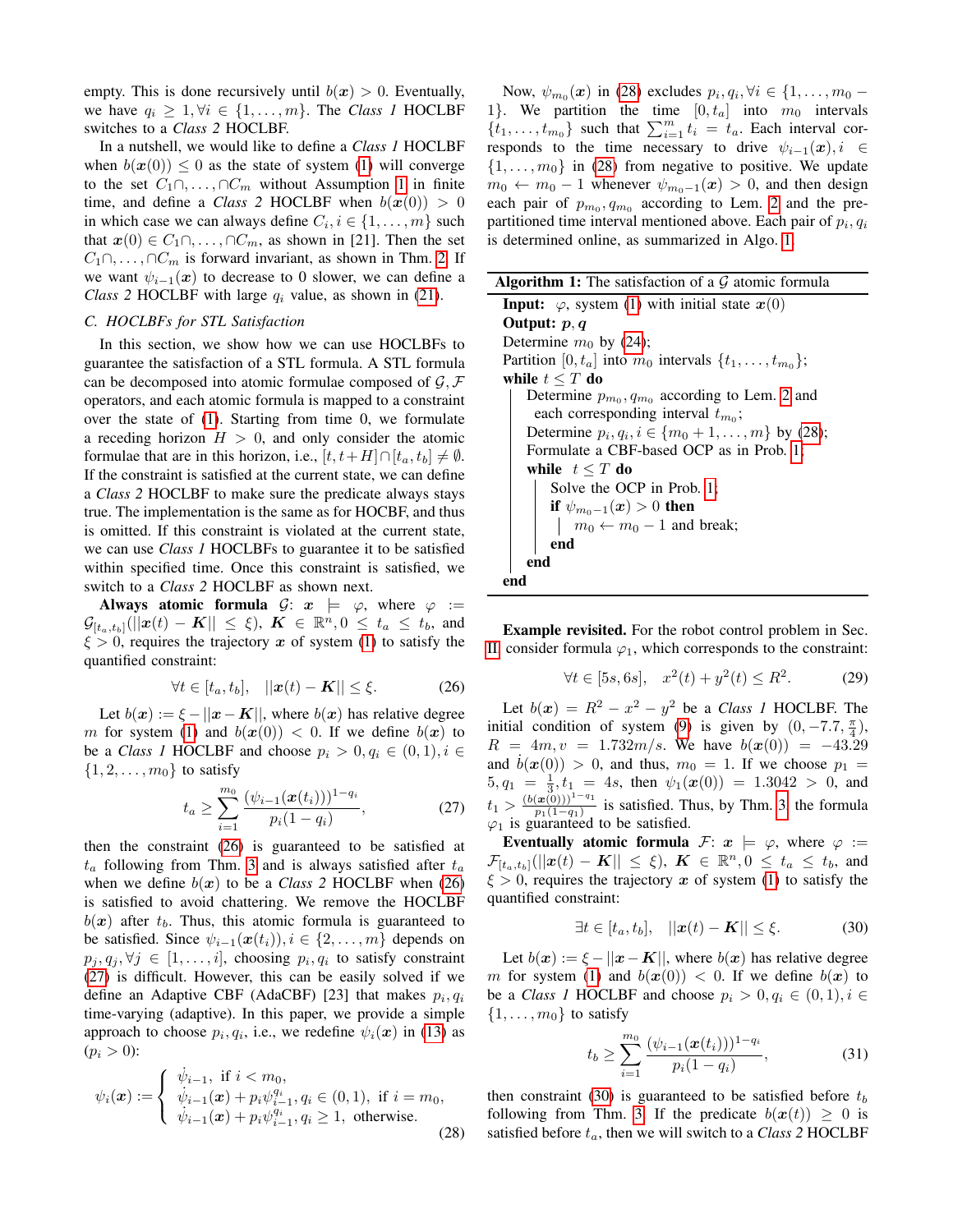to make the predicate stay true. We remove the HOCLBF  $b(x)$  once the constraint [\(30\)](#page-5-4) is satisfied for any time instant in  $[t_a, t_b]$ . In this way, this atomic formula is guaranteed to be satisfied. The approach to choose  $p_i, q_i$  is similar to the G atomic formula.

Disjunction, conjunction, and Until formulae: For conjunctions of atomic formulae, we consider the corresponding HOCLBFs at the same time. We also consider the corresponding HOCLBFs at the same time for the disjunctions of atomic formulae. However, we will relax the one whose barrier function value is smaller when any two of the atomic formulae conflict and remove all the HOCLBFs once any one of these HOCLBFs is non-negative. Note that an Until formula  $U$  is a conjunction of  $G$  and  $F$  atomic formulae [11].

Horizon  $H$  and conflict predicates: The horizon  $H$  (see the description of the approach in Sec. [III\)](#page-2-6) is chosen as large as possible given the available computation resources. While we define a HOCLBF for each atomic formula, it is likely that there will be conflict predicates among the predicates within  $H$ , which could make the problem infeasible. To address this, we relax the predicates in formulae with larger  $t_a$ , while minimizing the relaxation (relaxing a predicate  $b(x) \geq 0$  means relaxing the corresponding HOCLBF constraint [\(12\)](#page-3-0) by replacing 0 in the right-hand side with  $\delta \in \mathbb{R}$  and adding  $\delta^2$  to the cost).

Solution to Problem [2:](#page-2-0) The *Class 1* and *Class 2* HO-CLBFs guaranteeing the satisfaction of the STL formula  $\varphi$ are added as constraints to Problem [1,](#page-1-7) which is solved using a sequence of QPs as described at the end of Sec. [II-A.](#page-1-8)

## V. CASE STUDY

Consider the unicycle described by Eqn. [\(9\)](#page-2-2). The objective is to minimize the control effort:  $\min_{u(t)} \int_0^T u^2(t) dt$ . The STL specification is given by

$$
\boldsymbol{x} \models (\varphi_1 \Rightarrow \varphi_2) \land (\varphi_0 \Rightarrow \varphi_3) \land \varphi_4 \land \varphi_5 \land \varphi_6 \land \varphi_7, \quad (32)
$$

where  $\varphi_0 := (b_1(\boldsymbol{x}(0)) < 0), \varphi_1 := (b_1(\boldsymbol{x}(0)) \geq 0),$  $\varphi_2 = G_{[0,t_b]}(b_1(\boldsymbol{x}) \geq 0), \varphi_3 = G_{[t_a,t_b]}(b_1(\boldsymbol{x}) \geq 0), \varphi_4 =$  $F_{[t_c,t_d]}b_2(\boldsymbol{x}) \geq 0, \varphi_5 = G_{[t_e,T]}(b_3(\boldsymbol{x}) \geq 0), \varphi_6 =$  $G_{[0,T]}(b_4(\boldsymbol{x}) \geq 0), \varphi_7 = G_{[0,T]}(b_5(\boldsymbol{x}) \geq 0), 0 < t_a < t_b <$  $t_c < t_d < t_e < T$ , where

<span id="page-6-0"></span>
$$
b_1(x) := R_1^2 - x^2 - y^2 \ge 0,
$$
 (33)

<span id="page-6-5"></span>
$$
b_2(x) := \phi^2 - (\theta - \theta_d)^2 \ge 0,
$$
 (34)

<span id="page-6-1"></span>
$$
b_3(x) := R_2^2 - (x + A_x)^2 + (y + A_y)^2 \ge 0,
$$
 (35)

describe desired sets, with  $R_1 > 0, R_2 > 0, \phi > 0, \theta_d \in$  $\mathbb{R}, A_x \in \mathbb{R}, A_y \in \mathbb{R}$ . Functions  $b_4(x)$  and  $b_5(x)$  describe two obstacles, i.e.,

<span id="page-6-3"></span>
$$
b_4(x) := (x + O_{x,1})^2 + (y + O_{y,1})^2 - R_3^2 \ge 0,
$$
 (36)

<span id="page-6-2"></span>
$$
b_5(\mathbf{x}) := (x + O_{x,2})^2 + (y + O_{y,2})^2 - R_4^2 \ge 0, \qquad (37)
$$

where  $R_3 > 0, R_4 > 0, (O_{x,1}, O_{y,1}) \in \mathbb{R}^2, (O_{x,2}, O_{y,2}) \in \mathbb{R}^2$ .

In plain English, the STL specification states that, if the robot is initially in the set defined by constraint [\(33\)](#page-6-0), then it should stay there for all times in the interval  $[0, t_b]$ .

Otherwise, it should stay in this set for all times in  $[t_a, t_b]$ . The heading of the robot should be  $\theta_d$  with error  $\phi$  for at least a time instant in  $[t_c, t_d]$ , and the robot should stay in the set defined by the constraint [\(35\)](#page-6-1) for all times in  $[t_e, T]$ . The robot should always avoid the obstacles defined by [\(37\)](#page-6-2) [\(36\)](#page-6-3).

The control limitation is defined as:  $u_{min} \le u \le u_{max}$ , where  $u_{min} < 0, u_{max} > 0$ . Since the relative degrees of all the constraints  $(33)-(37)$  $(33)-(37)$  $(33)-(37)$  with respect to  $(9)$  are 2, we define HOCLBFs with  $m = 2$  to implement the STL specifications. We solve the OCP with the approach introduced at the end of Sec. [IV.](#page-2-1)

We implemented the proposed algorithms in MATLAB. We used Quadprog to solve the QPs and ODE45 to integrate the robot dynamics. We first present simulations for initially violated constraints to study *Class 1* and *Class 2* HOCLBFs, and then present the complete solution to the OCP with STL specifications.

## *A. Finite-time Convergence*

We consider the atomic formula  $\varphi_3$  to study both *Class 1* and *Class 2* HOCLBFs for an initially violated constraint. The robot initial state is given by  $(0, -7.7, \frac{\pi}{4}), v =$ 1.732 $m/s$ , and is initially out of  $C_1 := \{x : b_1(x) \ge 0\}.$ Other simulation parameters are  $t_b = 30s$ ,  $\Delta t = 0.1$ ,  $u_{max} =$  $-u_{min} = 0.6rad/s, R = 4m$ . We first define one *Class 1* HOCLBF and two *Class 2* HOCLBFs (linear and quadratic, respectively) for the constraint [\(33\)](#page-6-0), and study the finitetime convergence under different  $p_1, p_2$ , respectively. The simulation results are shown in Fig. [1.](#page-6-4)



<span id="page-6-4"></span>Fig. 1. Finite-time convergence (corresponding to  $C_1$ ) of the system under different classes of HOCLBF. All the *Class 1* HOCLBFs have powers  $q_1$  =  $q_2 = \frac{1}{3}$ , and the *Class 2* HOCLBFs (green and blue, respectively) have  $q_1 = q_2^3 = 1$  and  $q_1 = 1, q_2 = 2$ , respectively.

It follows from Fig. [1](#page-6-4) that the robot can enter  $C_1$  with *Class 1* HOCLBFs. In *Class 2* HOCLBFs, both  $b(x)$  and  $\psi_1(x)$  will asymptotically approach 0, and remain negative, i.e., the robot can never enter the set  $C_1$ . The convergence speed depends heavily on the penalties. The robot may even be stabilized to a distance that is far away from  $C_1$  under high order power functions, as the blue lines shown in Fig. [1.](#page-6-4) Note that after  $b(x)$  becomes positive for *Class 1* HOCLBFs,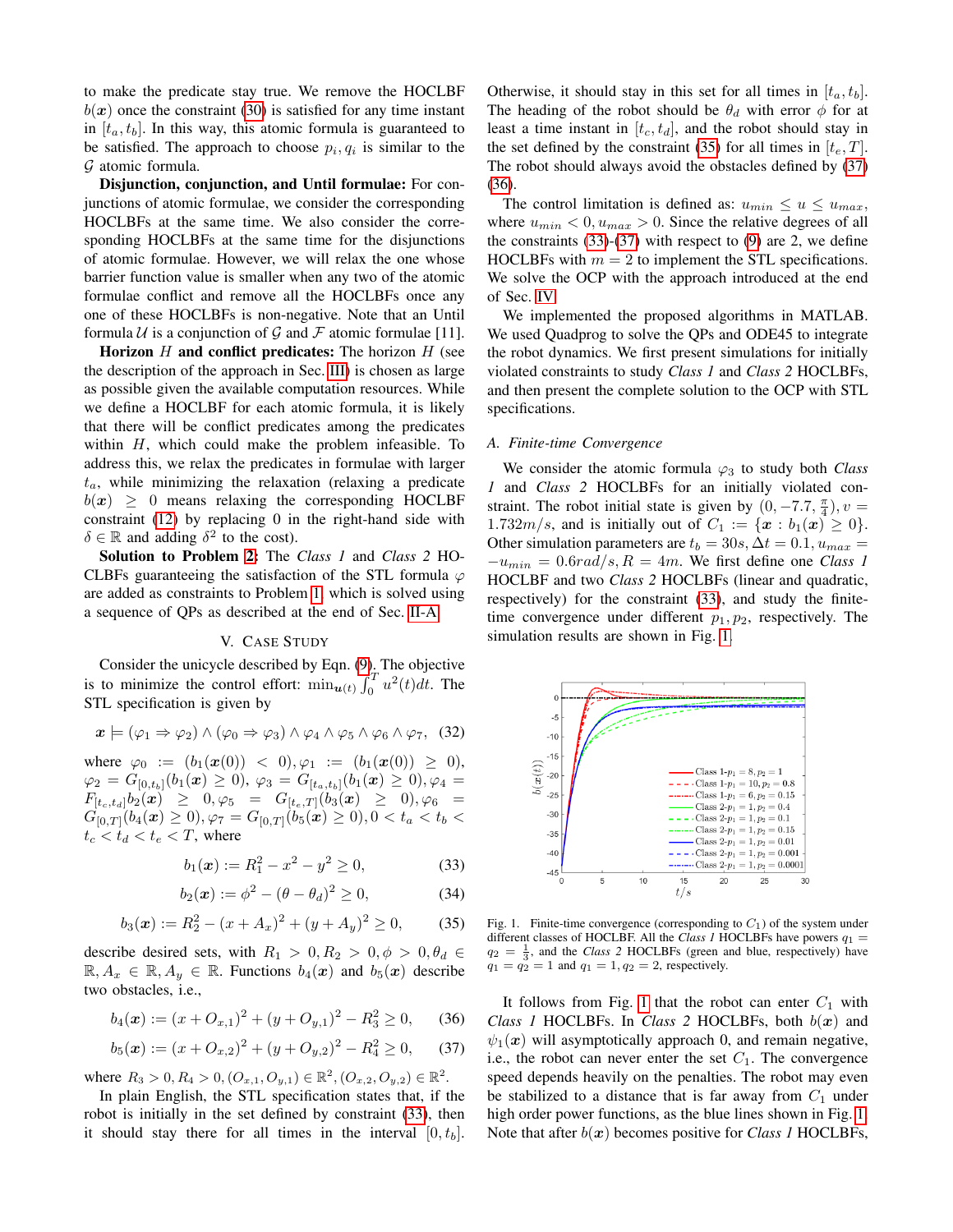there will be chattering behaviors that could easily make the QP infeasible.

## *B. Chattering Behavior*

We consider *Class 1* HOCLBFs to study chattering behaviors. The robot starts inside the set  $C_1 := \{x : b_1(x) \geq 0\}$ with  $x(0) = (0, -3.7, 0), v = 1.732m/s$ . The other settings are the same as in the last subsection. There would be chattering for the robot if we define a *Class 1* HOCLBF for the safety constraint [\(33\)](#page-6-0), as the blue curves shown in Fig. [2\(a\).](#page-7-0) In order to avoid chattering, we switch a *Class 1* HOCLBF to a *Class 2* HOCLBF, as shown in Remark [3.](#page-4-4) For the three *Class 1* HOCLBFs in Fig. [1,](#page-6-4) we show the BF profiles with the switch method to avoid chattering in Fig. [2\(b\).](#page-7-1)



<span id="page-7-0"></span>(a) Chattering behaviors. (b) The switch method.

<span id="page-7-1"></span>

Fig. 2. Chattering behaviors ( $p_1 = 6, p_2 = 0.14, q_1 = q_2 = \frac{1}{3}$ ) and the switch method for *Class 1* HOCLBFs.

## *C. Complete Solution*

For each atomic formula, we find the corresponding  $p_1, p_2, q_2, q_2$  using the approach introduced in Sec. [IV-C.](#page-5-5) The simulation parameters are  $T = 32s, t_a = 4s, t_b =$  $5s, t_c = 7s, t_d = 9s, t_e = 21s, \Delta t = 0.1s, R_1 = 4m, R_2 =$  $4m, R_3 = 2m, R_4 = 3m, Ax = 10m, A_y = 10m, \phi =$  $\frac{\pi}{12}, \theta_d = \frac{5\pi}{4}, O_{x,1} = 8m, O_{y,1} = 4m, O_{x,2} = 10m, O_{y,2} =$  $10m, u_{\text{max}} = -u_{\text{min}} = 0.9 \text{rad/s}, v = 1.732 \text{m/s}, H = 10 \text{s}.$ The robot initial state is  $(0, -7.7, \frac{\pi}{4})$ .



<span id="page-7-2"></span>Fig. 3. A trajectory that satisfies the STL specification with HOCLBFs.

We choose  $q_1 = q_2 = \frac{1}{3}$  for all *Class 1* HOCLBFs, and choose  $q_1 = q_2 = 1$  for all *Class 2* HOCLBFs. Then we get  $(p_1, p_2)$  with the approach introduced in Sec. [IV-C](#page-5-5) as  $(5, 0.4), (0.8, N/A), (4.85, 0.4)$  for the atomic formulae  $\varphi_3, \varphi_4, \varphi_5$ , respectively. Note that the relative degree of [\(34\)](#page-6-5) is one, so  $\varphi_4$  only has  $p_1$ . The  $p_1, p_2$  for  $\varphi_6, \varphi_7$  are chosen according to the penalty method [21] such that the QP is feasible. When the *Class 1* HOCLBF constraint (desired set) conflicts with the *Class 2* HOCLBF constraint (safety), we relax the *Class 1* HOCLBF constraint. After this conflict disappears, we check whether the current  $p_1, p_2$  can still satisfy the atomic formula or not. If not, we need to redefine  $p_1, p_2$ . The STL specification is guaranteed to be satisfied, as shown in Fig. [3.](#page-7-2)

# VI. CONCLUSION

We propose high order control Lyapunov-barrier functions (HOCLBF) that work for constraints with arbitrary relative degree and systems with arbitrary initial state. We show how the proposed HOCLBFs can be used to enforce the satisfaction of Signal Temporal Logic (STL) specifications. Simulation results on a unicycle model demonstrate the effectiveness of the proposed method. Future work will focus on feasibility under tight control bounds and robust satisfaction of STL specifications.

#### **REFERENCES**

- [1] A. D. Ames, K. Galloway, and J. W. Grizzle. Control lyapunov functions and hybrid zero dynamics. In *Proc. of 51rd IEEE Conference on Decision and Control*, pages 6837–6842, 2012.
- [2] A. D. Ames, X. Xu, J. W. Grizzle, and P. Tabuada. Control barrier function based quadratic programs for safety critical systems. *IEEE Transactions on Automatic Control*, 62(8):3861–3876, 2017.
- [3] Z. Artstein. Stabilization with relaxed controls. *Nonlinear Analysis: Theory, Methods & Applications*, 7(11):1163–1173, 1983.
- [4] J. P. Aubin. *Viability theory*. Springer, 2009.
- [5] S. P. Boyd and L. Vandenberghe. *Convex optimization*. Cambridge university press, New York, 2004.
- [6] R. A. Freeman and P. V. Kokotovic. *Robust Nonlinear Control Design*. Birkhauser, 1996.
- [7] P. Glotfelter, J. Cortes, and M. Egerstedt. Nonsmooth barrier functions with applications to multi-robot systems. *IEEE control systems letters*, 1(2):310–315, 2017.
- [8] H. K. Khalil. *Nonlinear Systems*. Prentice Hall, third edition, 2002.
- [9] A. Li, L. Wang, P. Pierpaoli, and M. Egerstedt. Formally correct composition of coordinated behaviors using control barrier certificates. In *2018 IEEE/RSJ International Conference on Intelligent Robots and Systems*, pages 3723–3729, 2018.
- [10] L. Lindemann and D. V. Dimarogonas. Control barrier functions for signal temporal logic tasks. *IEEE Control Systems Letters*, 3(1):96– 101, 2019.
- [11] O. Maler and D. Nickovic. Monitoring temporal properties of continuous signals. In *Proc. of International Conference on FORMATS-FTRTFT*, pages 152–166, Grenoble, France, 2004.
- [12] Q. Nguyen and K. Sreenath. Exponential control barrier functions for enforcing high relative-degree safety-critical constraints. In *Proc. of the American Control Conference*, pages 322–328, 2016.
- [13] P. Nillson and A. D. Ames. Barrier functions: Bridging the gap between planning from specifications and safety-critical control. In *Proc. of 57th IEEE Conf. on Decision and Control*, 2018.
- [14] J. Ouaknine and J. Worrell. *Some recent results in metric temporal logic in Formal Modeling and Analysis of Timed Systems*. Springer, Berlin, Germany, 2008.
- [15] D. Panagou, D. M. Stipanovic, and P. G. Voulgaris. Multi-objective control for multi-agent systems using lyapunov-like barrier functions. In *Proc. of 52nd IEEE Conference on Decision and Control*, pages 1478–1483, Florence, Italy, 2013.
- [16] S. Prajna, A. Jadbabaie, and G. J. Pappas. A framework for worstcase and stochastic safety verification using barrier certificates. *IEEE Transactions on Automatic Control*, 52(8):1415–1428, 2007.
- [17] K. Sachan and R. Padhi. Barrier lyapunov function based state-<br>constrained control for a class of nonlinear systems. *IFAC*constrained control for a class of nonlinear systems. *PapersOnLine*, 51(1):7–12, 2018.